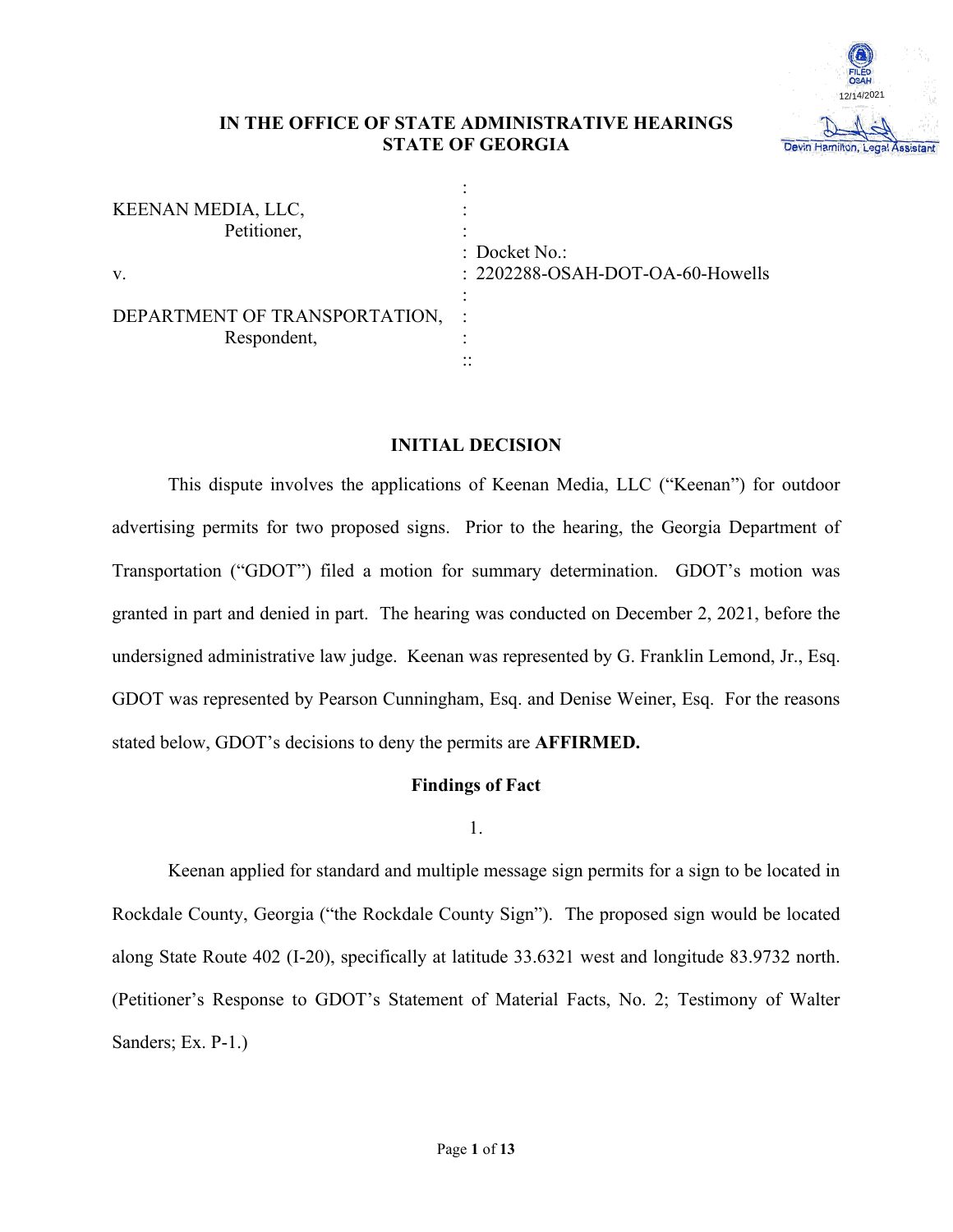The distance between the location of Keenan's proposed Rockdale County Sign and an existing permitted sign bearing Permit Number 1506 is 433+/- feet, when the distance is measured from points perpendicular to the closest points of the signs along the nearest edge of the pavement of I-20. (Testimony of Walter Sanders.)

## 3.

Keenan's proposed Rockdale County Sign and the existing sign bearing GDOT Permit Number 1506 are adjacent to and on the same side of Highway I-20. (Ex. P-1; Testimony of Aric Lane Keenan.)

4.

Aric Lane Keenan is a fifty percent owner of Keenan Media. He prepared the application for the Rockdale County Sign. He measured the distance between the existing sign bearing Permit Number 1506 and the location of Keenan's proposed sign. He reviewed the Georgia regulations regarding the spacing of outdoor advertising signs. In doing so, he interpreted the language regarding the nearest edge of the pavement to mean the nearest edge of pavement of the nearest street. Because Iris Drive lies between I-20 and the sign locations, Mr. Keenan measured the distance between the existing sign and his proposed Rockdale County Sign along the edge of Iris Drive.<sup>1</sup> When he made that measurement, he used some stakes, string, and a measuring wheel. According to his measurement, the signs would be more than 500 feet apart. No one on behalf of Keenan measured the distance along I-20.<sup>2</sup> (Testimony of Aric Lane Keenan.)

<sup>&</sup>lt;sup>1</sup> Iris Drive is not a highway or a controlled route. It is a county road. (Testimony of Aric Lane Keenan; Testimony of Walter Sanders.)

<sup>&</sup>lt;sup>2</sup> When James Hull Jr of Patrick and Associates, Inc. measured the distance between the existing signs and Petitioner's proposed Rockdale County Sign, he measured along the center line of Iris Drive. (Testimony of James Hull.)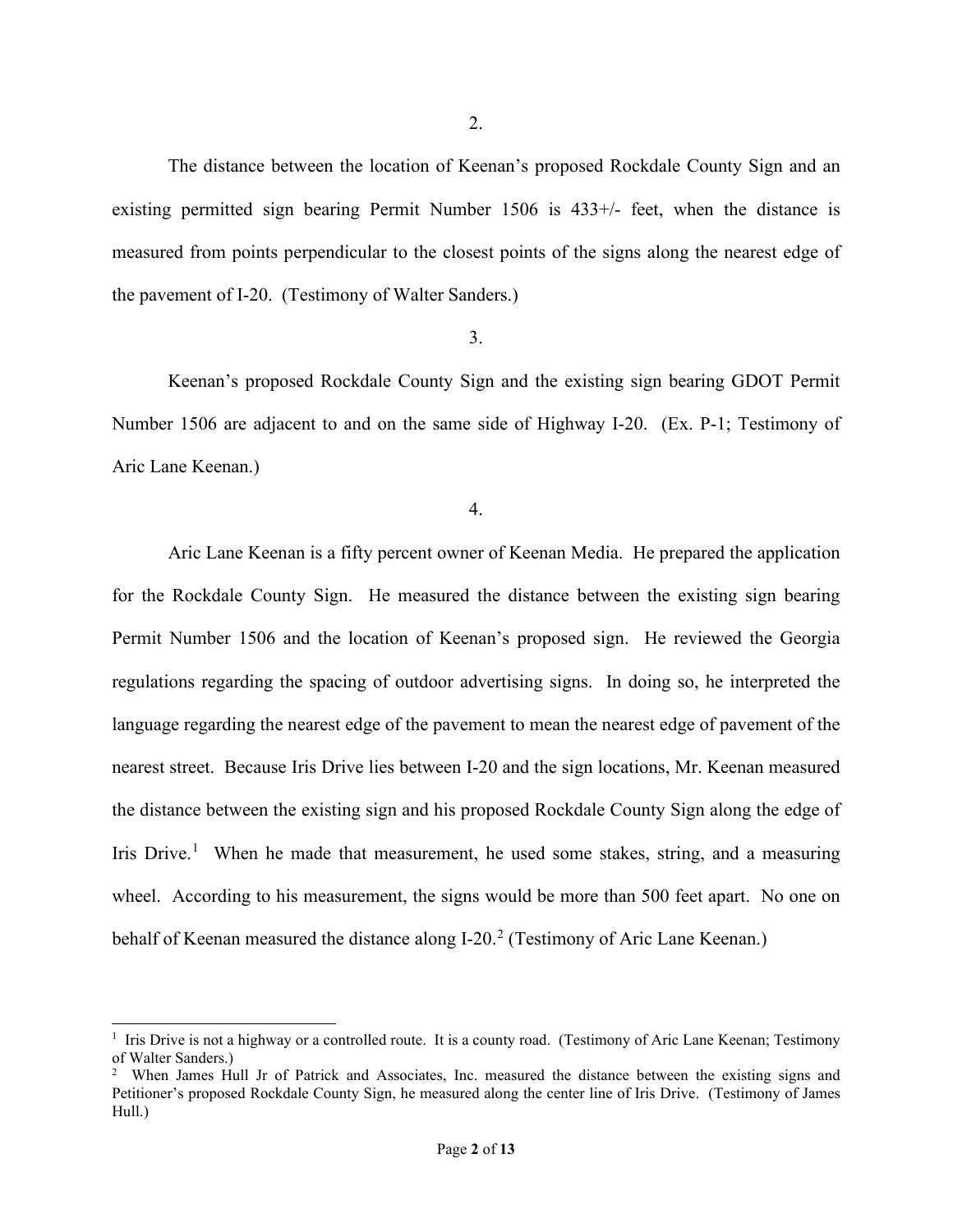GDOT denied the applications for the Rockdale County Sign pursuant to O.C.G.A. § 32-  $6-75(a)(17)$ , which prohibits an off-premises sign from being located within 500 feet of another off-premises sign. (Testimony of Walter Sanders.)

### 6.

Keenan also applied for standard and multiple message sign permits for a sign to be located in DeKalb County, Georgia ("the DeKalb County Sign"). The proposed sign would be located along State Route 407 (I-285), specifically at latitude 38.7801842 west and longitude 84.2427724 north. (Petitioner's Response to GDOT's Statement of Material Facts, No. 1.)

7.

The DeKalb County Sign would be located within approximately 173 feet of an interchange in an unincorporated area. (Petitioner's Response to GDOT's Statement of Material Facts, No. 5.)

8.

GDOT denied the applications for the DeKalb County Sign pursuant to O.C.G.A. § 32-6- 75(a)(18), which prohibits an off-premises sign from being located within 500 feet of an interchange of an interstate highway in an unincorporated area. (Testimony of Walter Sanders.)

9.

There is an existing sign located in DeKalb County, within 500 feet of the same interchange as Keenan's proposed DeKalb County Sign, along State Route 407 (I-285). The existing sign bears GDOT Permit Number N7086 (formerly 03978) and was first permitted in 1977.<sup>3</sup> (Testimony of Walter Sanders.)

<sup>&</sup>lt;sup>3</sup> At the time the existing sign was permitted, it appears that it was located in a blackout zone; however, it is not clear whether the sign was improperly permitted. There is a handwritten notation on the Field Check for the sign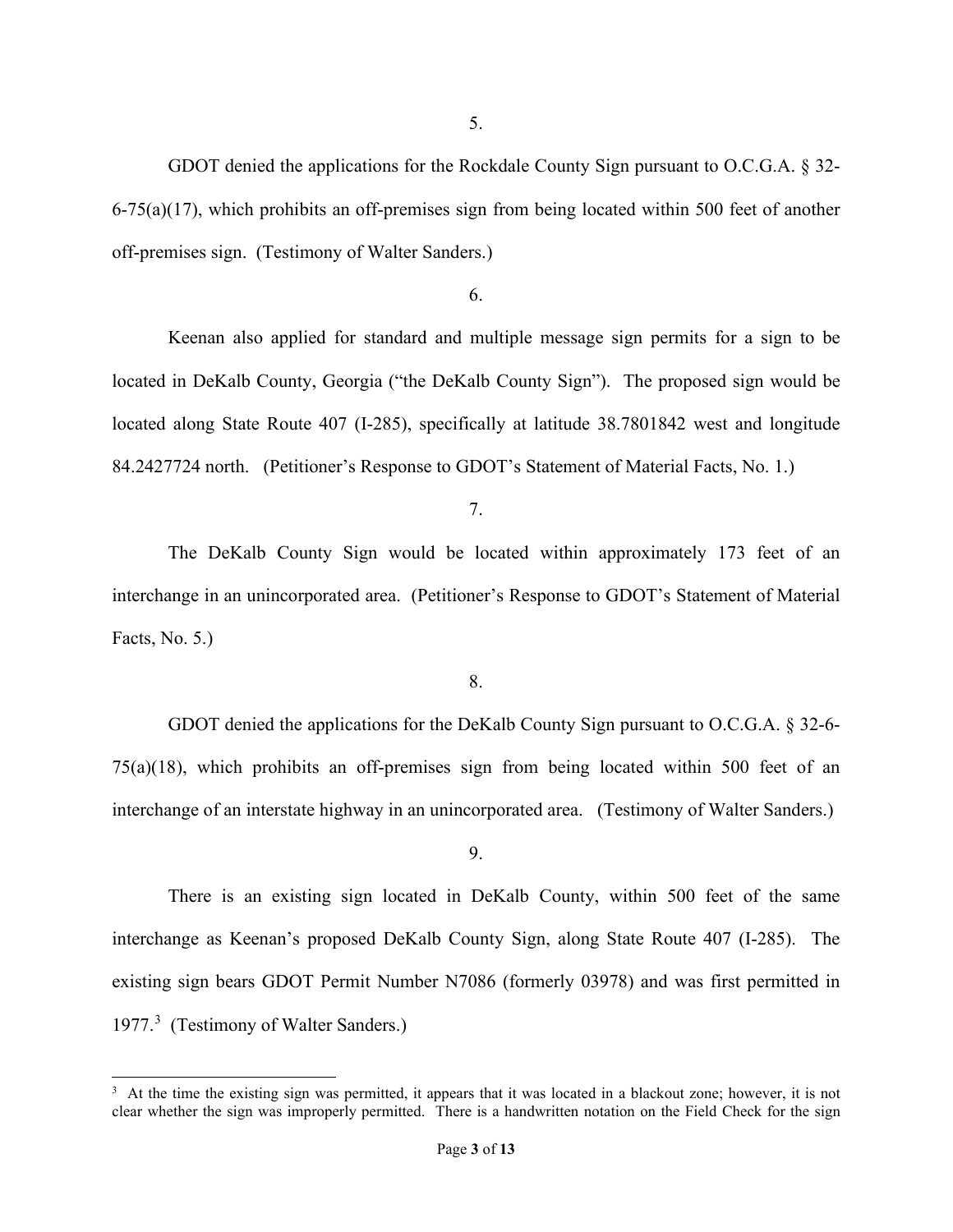Walter Sanders is the Outdoor Advertising Manager for GDOT. He started in that position in March 2020. He was not employed with GDOT in 1977 and did not approve the permit for the sign bearing Permit Number N7086 (formerly 03978). Furthermore, Mr. Sanders would not approve a permit for a sign located in a block-out zone. Since his tenure at GDOT, he has not approved any outdoor advertising permits for signs located in a block-out zone, which includes 500 feet within an interchange of an interstate highway. (Testimony of Walter Sanders.)

#### 11.

As a result of Keenan's application for the DeKalb County sign, it has come to Mr. Sanders' attention that the sign formerly bearing Permit Number 03978 is a non-conforming sign. On October 21, 2021, the permit for that sign was converted to non-conforming status and was renumbered as N7086. (Testimony of Walter Sanders.)

### 12.

GDOT receives \$1.6 billion from the Federal Highway Association, pursuant to the Highway Beautification Act. GDOT could lose ten percent of those funds (around \$160 million) if it fails to effectively regulate outdoor advertising. That is one reason why Mr. Sanders denies permits for outdoor advertising signs located within blackout zones. (Testimony of Walter Sanders.)

stating, "S/F sign not to be visible from SR 407 [i.e., I-285]." If the sign was not visible from SR 407 (I-285), then it is unclear whether it would have been improper to permit the sign in 1977. It appears that the sign was to be directed to or facing SR 10, which is Memorial Drive. (See Field Check, Exhibit A, attached to Sanders' Second Aff.)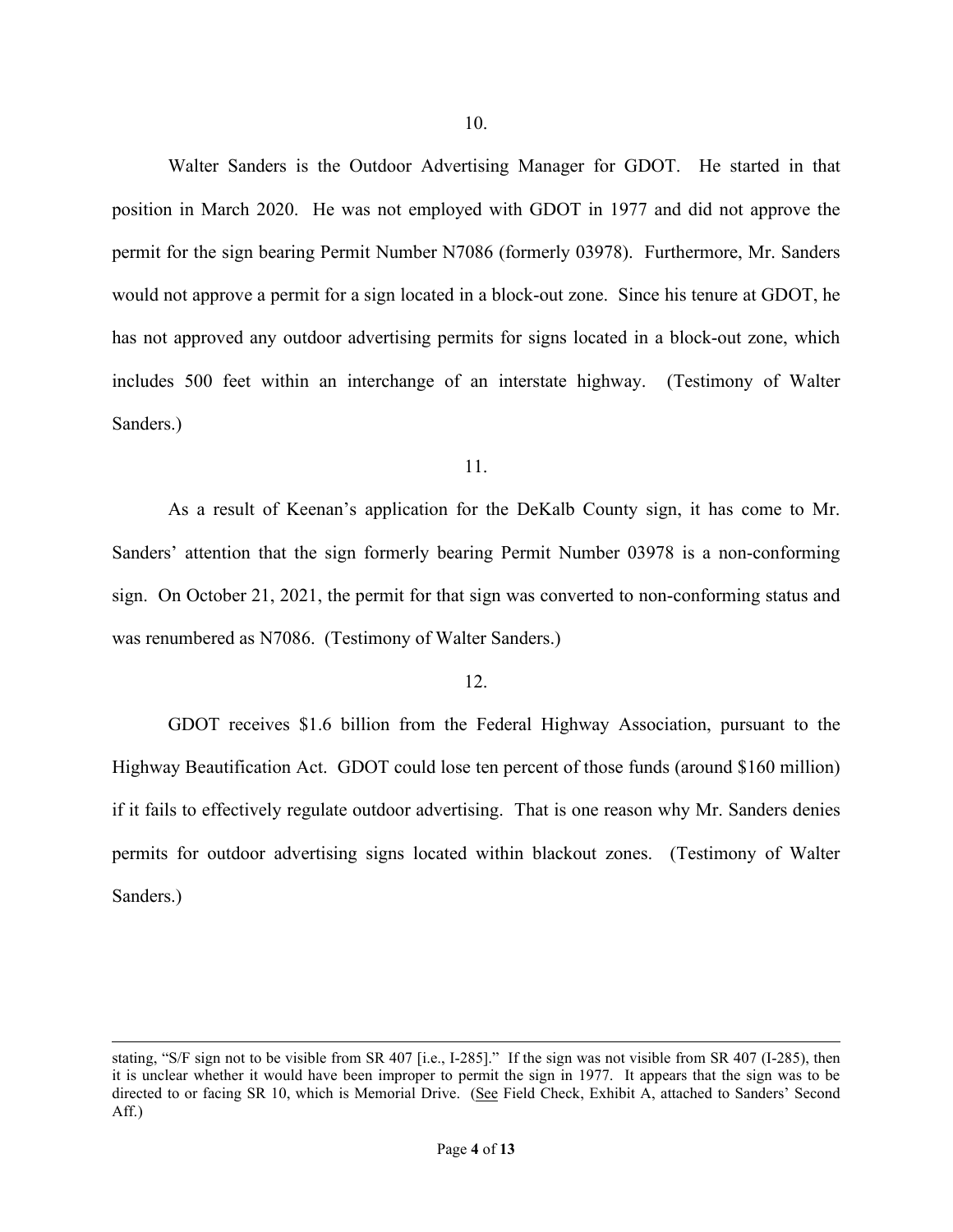### **Conclusions of Law**

1.

Petitioner is the applicant for permits to operate outdoor advertising signs. Therefore, Petitioner bears the burden of proof. See Ga. Comp. R. & Regs. 616-1-2-.07(1). The standard of proof is a preponderance of the evidence. Ga. Comp. R. & Regs. 616-1-2-.21(4).

### 2.

Outdoor advertising in Georgia is governed by the Georgia Outdoor Advertising Control Act ("the Act"), which is codified at §§ 32-6-70 through 32-6-97. The Georgia General Assembly has declared it to be the policy of the state to regulate outdoor advertising in areas adjacent to the interstate and primary highway systems within the state. O.C.G.A. § 32-6-70. It has also authorized GDOT "to promulgate rules and regulations governing the issuance and revocation of permits for the erection and maintenance of outdoor advertising" authorized by Georgia Code sections 32-6-72 and 32-6-73. O.C.G.A. § 32-6-90. The rules and regulations are to be consistent with the safety and welfare of the traveling public and the purposes of the federal Highway Beautification Act. Id.

3.

Georgia Code section 32-6-72(4) authorizes outdoor advertising signs which provide information in the specific interest of the traveling public in areas that are *zoned* commercial or industrial. O.C.G.A.  $\S$  32-6-72(4) (emphasis added).<sup>4</sup> Georgia Code Section 32-6-72(5) authorizes outdoor advertising signs which provide information in the specific interest of the

<sup>4</sup> Outdoor advertising signs which display information in the specific interest of the traveling public, and which do not relate to activities conducted on the premises are considered off-premises signs. See Ga. Comp. R. & Regs. 672- 6-.03(1)(a)(1)(ii), (iii); Cf. Ga. Comp. R. & Regs. 672-6-.03(1)(a)(1)(ii), (iii) with Ga. Comp. R. & Regs. 672-6-.03(2)(b). Off-premises signs require a permit.  $\underline{Id}$ . On premises or on-site signs are signs that advertise an activity taking place (e.g., the sale of goods or services) within one hundred (100) feet of the sign. Ga. Comp. R. & Regs. 672-6-.03(2)(b); Ga. Comp. R. & Regs. 672-6-.01(s); O.C.G.A. §§ 32-6-72(3), 32-6-73(3). On premises or on-site signs do not require a permit. Ga. Comp. R. & Regs. 672-6-.03(2)(b).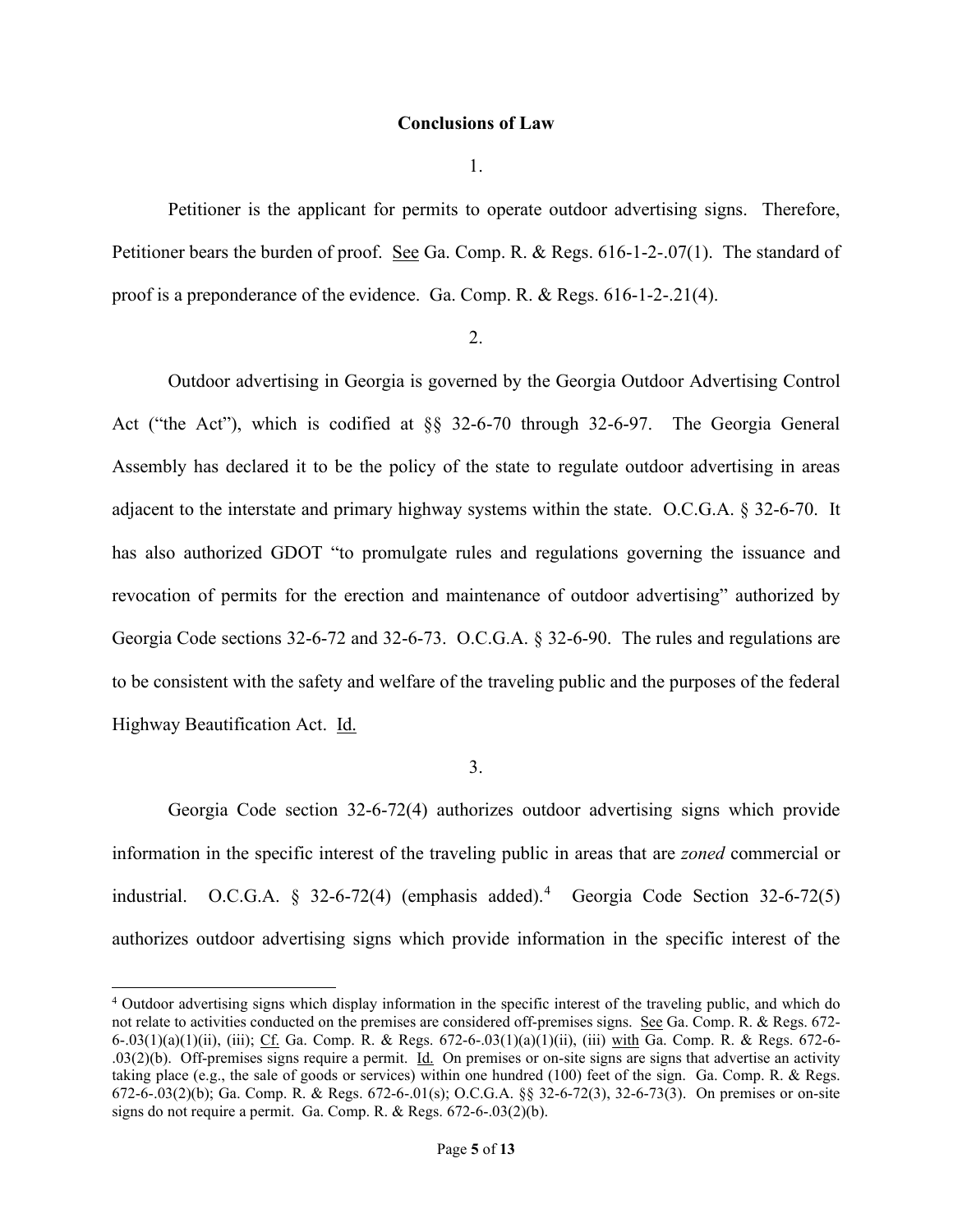traveling public in *unzoned* commercial or industrial areas. O.C.G.A. § 32-6-72(5) (emphasis added). However, such signs are regulated by GDOT. Specifically, a permit is required for outdoor advertising signs located within 660 feet of the nearest edge of the right of way of controlled routes, in zoned and unzoned commercial or industrial areas, and which are visible from the main traveled way. Ga. Comp. R. & Regs.  $672-6-03(1)(a)(1)(ii)$ , (iii).

## 4.

Notwithstanding, outdoor advertising signs may not be located within 500 feet of another outdoor advertising sign on the same side of the road. O.C.G.A.  $\S$  32-6-75(a)(17). Nor may outdoor advertising signs be located within 500 feet of an interchange in an unincorporated area. O.C.G.A. § 32-6-75(a)(18). Therefore, to be eligible for a permit, a proposed sign must meet, *inter alia*, zoning, location, and spacing requirements.

## *GDOT Correctly Denied Keenan's Permit Applications for the Proposed Rockdale County Sign*

## 5.

The specific language of Code Section 32-6-75(a)(17) states as follows:

(a) No sign authorized by paragraphs (4) through (6) of Code Section 32-6-72 and paragraph (4) of Code Section 32-6-73 shall be erected or maintained which:

. . .

(17) Is located adjacent to an **interstate highway** and which is within 500 feet of another sign on the same side of **the highway**; provided, however, that such sign may be located within 500 feet of another sign when the signs are separated by buildings or other obstructions so that only one sign face located within the 500 foot zone is visible from the interstate highway at any time[.]

O.C.G.A. § 32-6-75(a)(17) (emphasis added). The Act defines "interstate system" or "interstate highway" as "any road of the state highway system which is a portion of The Dwight D. Eisenhower System of Interstate and Defense Highways located within this state . . . ." O.C.G.A.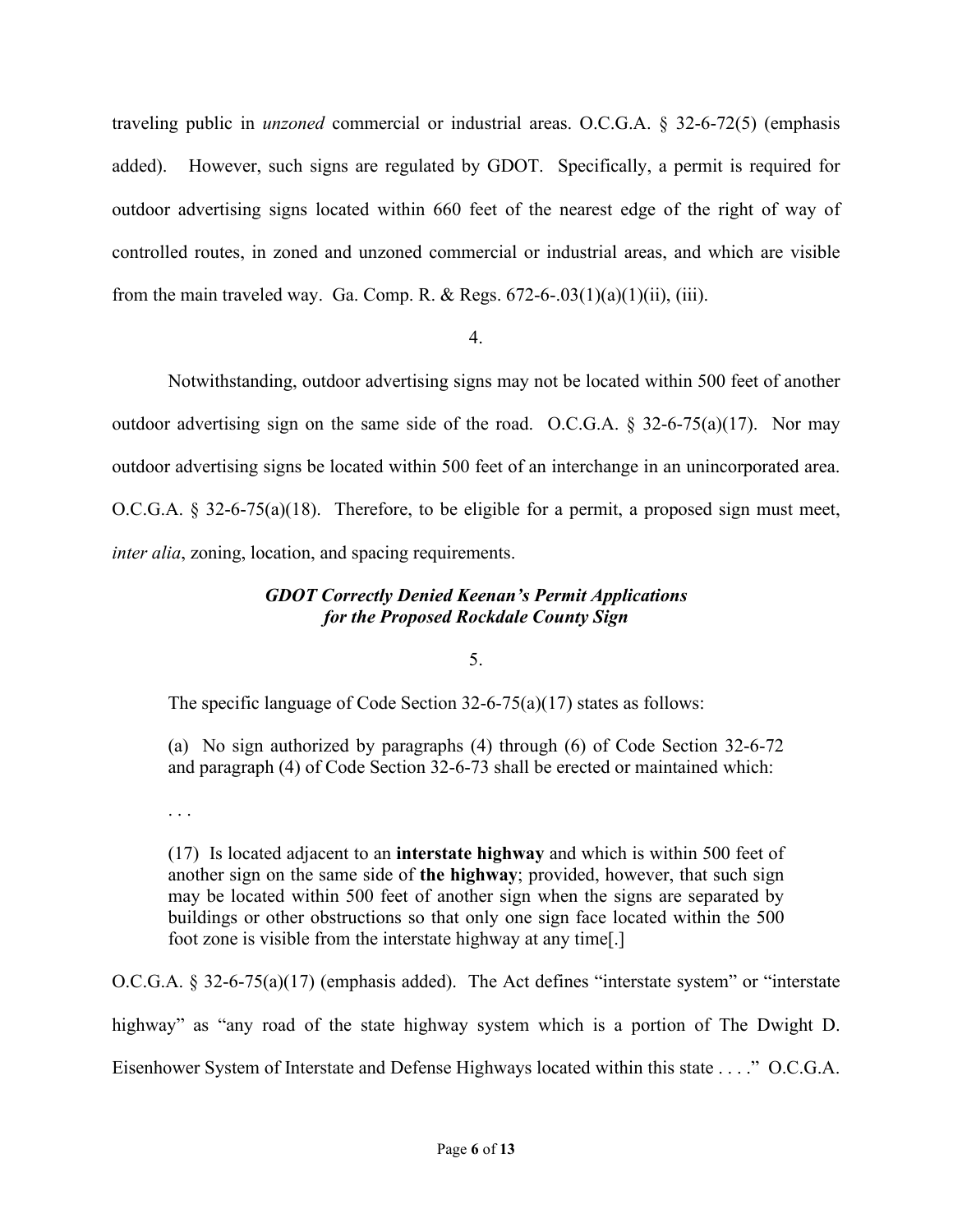§ 32-6-71(9). Signs are considered "adjacent to" an interstate highway if they are within 660 feet of the highway. Turner Commc'ns Corp. v. Ga. Dep't of Transp., 139 Ga. App. 436, 437-38 (1976). Here, both the existing sign and Keenan's proposed sign are adjacent to and on the same side of I-20.

6.

Petitioner asserts that the space between the existing sign bearing GDOT Permit Number

A1506 and its proposed Rockdale County Sign is 533 feet when measured along Iris Drive Southeast and therefore does not violate the 500-foot rule. Petitioner argues that Iris Drive Southeast is the nearest edge of the pavement to its proposed sign and thus is the correct location to measure the distance. Petitioner's argument is without merit.

7.

GDOT Rule  $672-6-.05(1)(e)(3)$  describes how to conduct the measurements for its

spacing requirements. It states, in pertinent part, as follows:

(3) Spacing requirements. A sign may not be so located that when considered in light of any permit previously granted to the applicant or any other person, the spacing requirements, set forth in O.C.G.A. §§ 32-6-75[] and 32-6-76, would be violated. **The following methods of measurement will be used by the Department**:

(i) Sign Spacing. The minimum distances between sign structures shall be measured along the **nearest edge of pavement between points directly opposite the closest points of the signs as applied to sign structures located on the same side of the highway**;

. . .

(iii) All spacing measurements shall be measured **perpendicular to and along the nearest edge of the pavement**[.]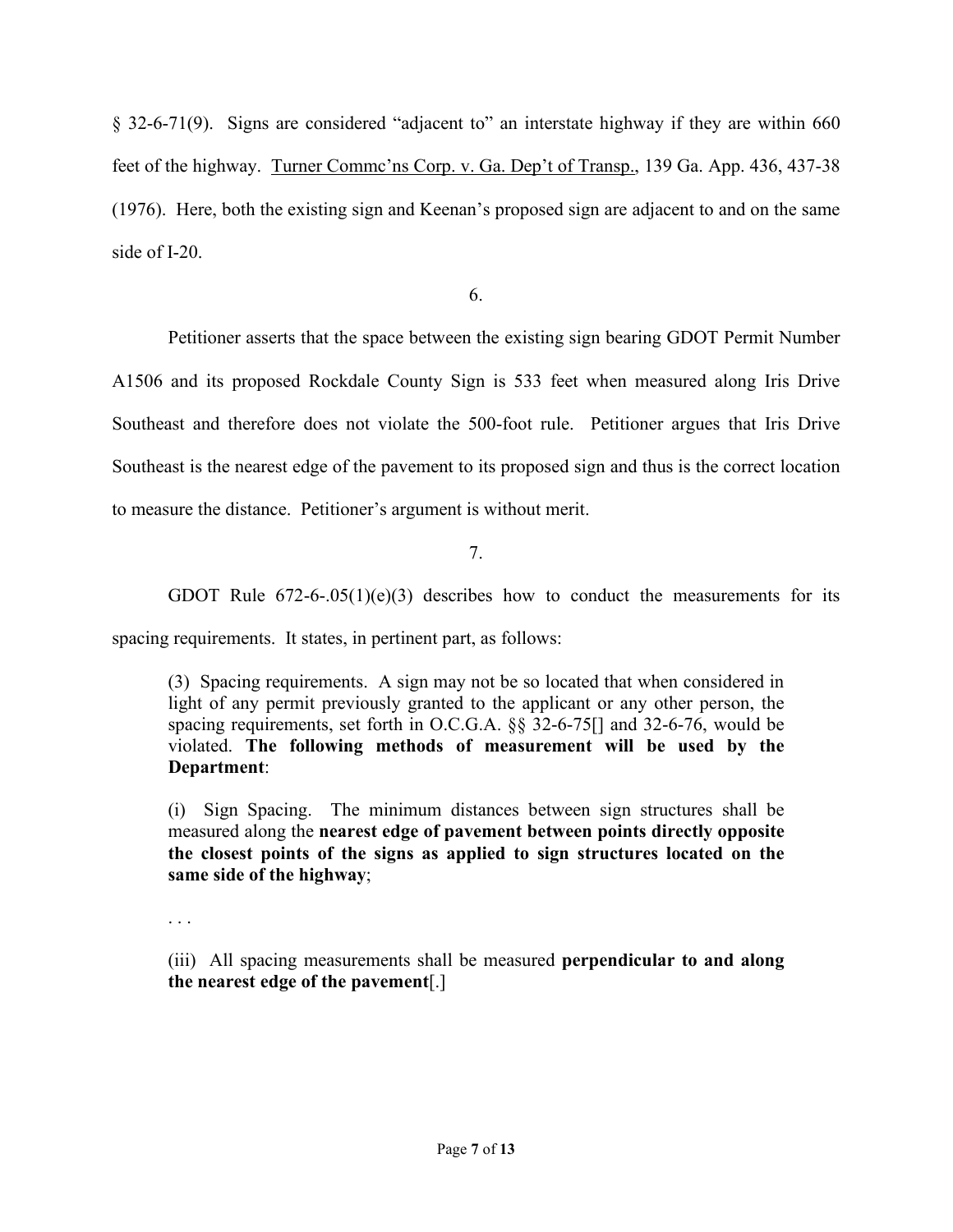Ga. Comp. R. & Regs. 672-6-.05(1)(e)(3) (emphasis added). GDOT asserts that the proper location to measure is the along the nearest edge of the pavement of the interstate highway adjacent to which the signs are located. GDOT is correct.

8.

As the Georgia Court of Appeals determined, the intent of the Act, when read together, "is to protect the public *traveling along the highway* from distractions, from aesthetic desecration and from nuisances all associated with the proliferation of signs in a concentrated area along the highway." Turner, 139 Ga. App. at 438. The court further noted that the requirement that signs are separated by 500 feet is "aimed at the impact on the traveling motorist – not at the literal distance between each sign." Id. Accordingly, the court held that the proper method to measure the distance "is from points along the edge of the interstate." Id. at 439.

### 9.

When the distance is measured correctly, Keenan's proposed Rockdale County Sign is located 433+/- from an existing permitted sign and therefore is spaced-out (i.e., it is not allowed because it is too close to another sign). O.C.G.A.  $\S$  32-6-75(a)(17). GDOT correctly denied Keenan's permit applications for the Rockdale County Sign.

## *GDOT Correctly Denied Keenan's Permit Applications for the Proposed DeKalb County Sign*

10.

Keenan argues that GDOT's denial of its applications for the proposed DeKalb County Sign is a violation of its rights under the Equal Protection Clause of the United States Constitution. Specifically, Keenan asserts that although its proposed sign is located within 500 feet of an interchange (i.e., in a block-out zone), GDOT has allowed another sign to be located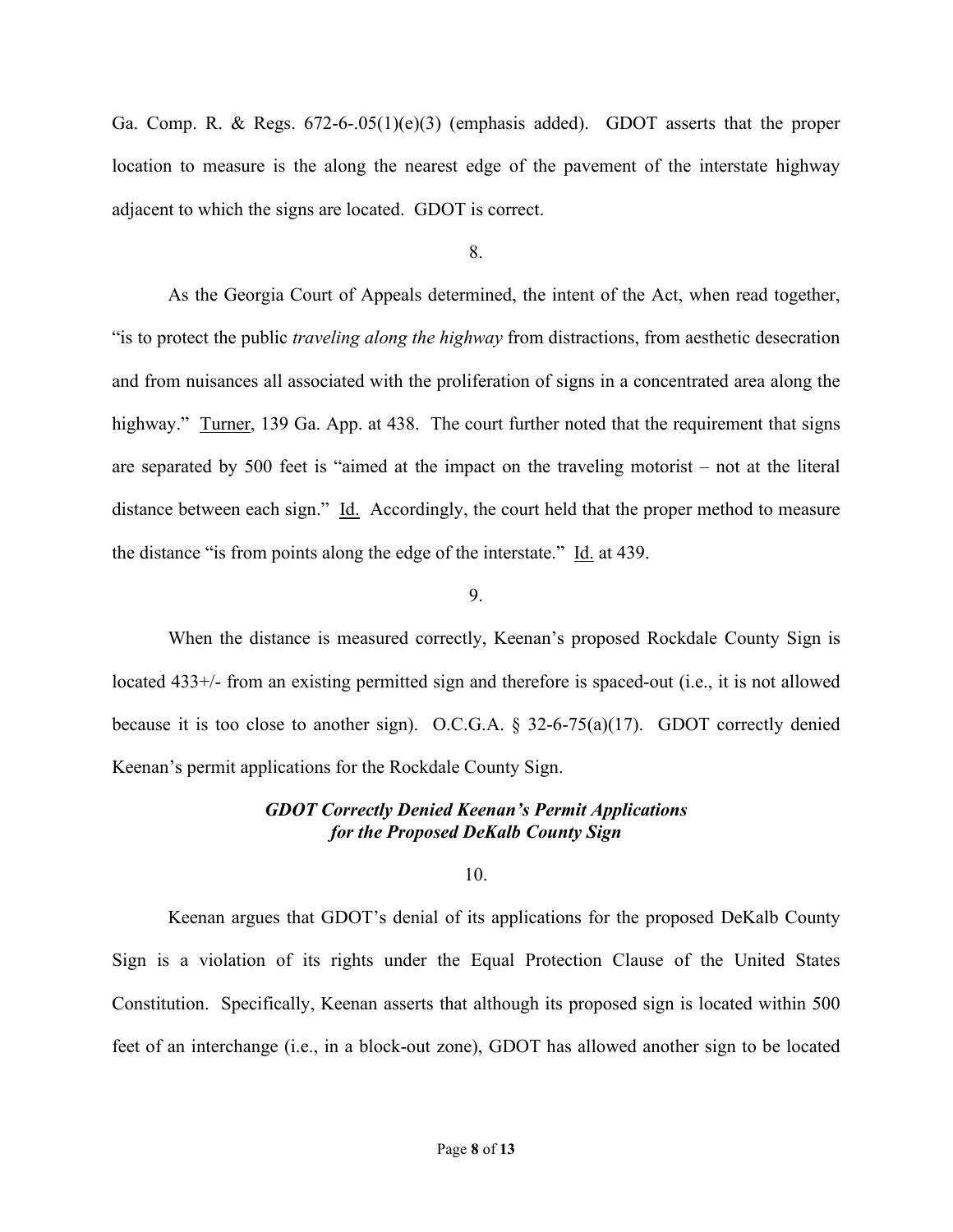within the same block-out zone and therefore GDOT has treated Keenan differently with no rational basis. For the reasons that follow, Keenan's argument is without merit.

### 11.

Georgia Code Section 32-6-75(a)(18) prohibits outdoor advertising signs adjacent to an interstate highway from being located within 500 feet of "an interchange, intersection at grade, or safety rest area" in an unincorporated area. O.C.G.A. § 32-6-75(a)(18). This prohibited area is referred to as the block-out zone. Keenan does not dispute that its proposed DeKalb County Sign is located within approximately 173 feet of an interchange in an unincorporated area. Rather, it asserts that GDOT has allowed another permitted sign to be located within the same block-out zone and therefore has violated its Equal Protection rights.

### 12.

The purpose of the Equal Protection Clause is "to secure every person within the State's jurisdiction against intentional and arbitrary discrimination, whether occasioned by express terms of a statute or by its improper execution through duly constituted agents." Willowbrook v. Olech, 528 U.S. 562, 564 (2000) (citations omitted). With this purpose in mind, the United States Supreme Court expressly recognized "class of one" equal protection claims in Willowbrook v. Olech. Id. To establish a "class of one" claim, the Court held, the claimant must demonstrate that he or she was "intentionally treated differently from others similarly situated and that there is no rational basis for the difference in treatment." Id.; see Lewis v. Chatham Cty. Bd. of Comm'rs, 298 Ga. 73, 75 (2015) ("Whether it regards a class of one or a class of thousands, an equal protection challenge without similarly situated classes must fail.").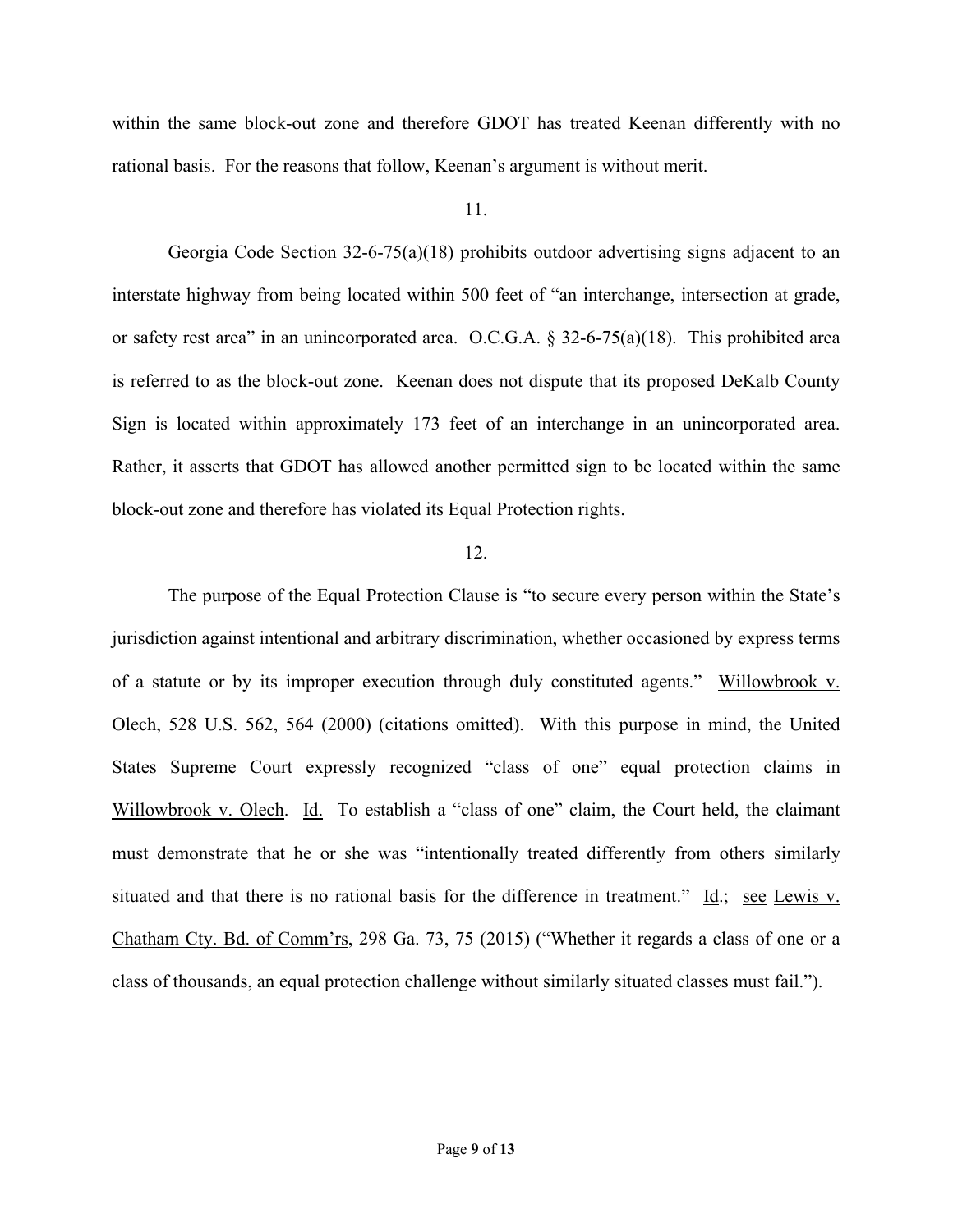Thus, to successfully assert a "class of one" equal protection claim, Keenan must demonstrate that GDOT intentionally treated it differently than the other allegedly similarly situated sign owner without any rational basis for doing so. See Willowbrook, 528 U.S. at 564. The two essential elements to the claim are: (1) intentional, differential treatment as compared to others similarly situated, and (2) no rational basis for the differential treatment. Griffin Indus. v. Irvin, 496 F.3d 1189, 1202 (11th Cir. 2007). Keenan has failed to establish either element.

### 14.

Keenan has failed to show that it was treated differently as compared to other similarly situated sign owners. To be similarly situated, the comparator must be "*prima facie* identical in all relevant respects." Campbell v. Rainbow City, 434 F.3d 1306, 1314 (11th Cir. 2006). Keenan alleges that the sign bearing GDOT Permit Number N7086 (formerly 03978) is similarly situated, but it is not. That sign was first permitted in 1977. At the time it was permitted, it is unclear whether it violated the outdoor advertising provisions. While it appears that it was located in a block-out zone, it is unclear if it was improper to issue the permit if the sign was not to be visible from SR 407 (I-285). The Georgia Code prohibits outdoor advertising signs located "within 660 feet of the nearest edge of the right of way and *visible* from the main traveled way of the interstate or primary highways," unless the sign fits into one of the allowed categories. O.C.G.A. § 32-6-72 (emphasis added). One of those categories is signs "about goods and services in the specific interest of the traveling public." Id. at 32-6-72(6). As mentioned above, a permit is required for outdoor advertising signs located within 660 feet of the nearest edge of the right of way of controlled routes, in zoned or unzoned commercial or industrial areas, and which are *visible* from the main traveled way. Ga. Comp. R. & Regs. 672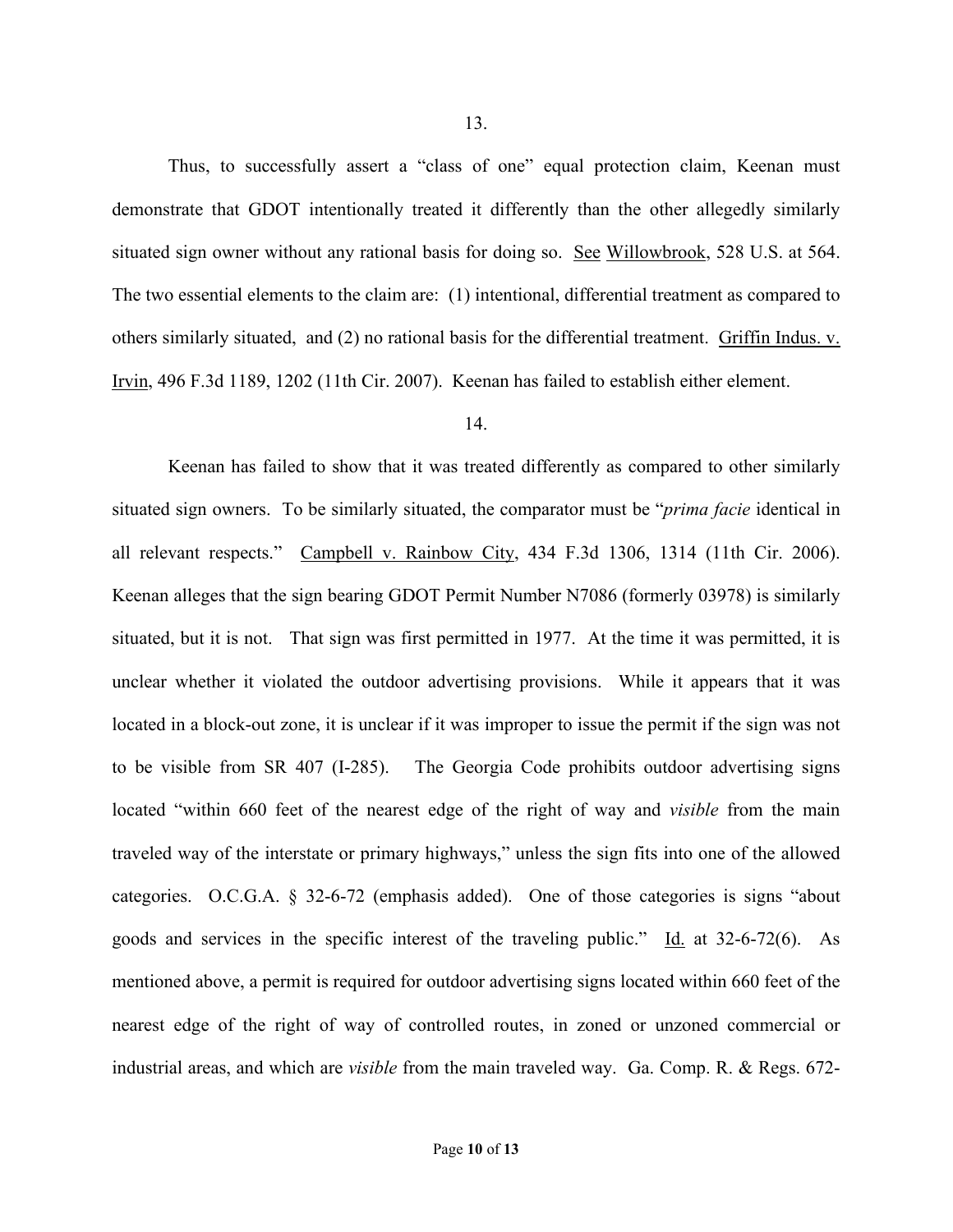$6-.03(1)(a)(1)(ii)$ , (iii) (emphasis added). Because GDOT is in the business of regulating signs that are visible from the main traveled way, it is likely that the prohibition of locating a sign adjacent to an interstate and within 500 feet of an interchange did not apply if the sign was not to be visible from I-285. See O.C.G.A. §§ 32-6-72, 32-6-75(18). If this analysis is accurate, the existing sign complied with the law at the time its permit was issued.

#### 15.

On the other hand, Keenan applied for a permit for a sign located adjacent to I-285, in the block-out zone, and visible from the main traveled way. Thus, Keenan is not similarly situated to the sign owner who obtained their permit in 1977. See Stardust, 3007 LLC v. City of Brookhaven, 899 F.3d 1164, 1177 (11th Cir. 2018) ("Pink Pony had lawfully operated in its location for more than 20 years before the City enacted the Code, but Stardust first opened its doors after the Code was passed."). Furthermore, even if the existing sign was improperly permitted, Keenan has failed to show that a sign permitted forty-four years ago is *prima facie* identical in all respects to its proposed sign. See Campbell, 434 F.3d at 1314.

#### 16.

Keenan also fails to establish the second element, *i.e.*, there is no rational basis for GDOT's differential treatment. Roma Outdoor Creations, Inc. v. City of Cumming, 599 F. Supp. 2d 1332, 1343 (N.D. Ga. 2009) ("[T]he burden is upon the challenging party to negative any reasonably conceivable state of facts that could provide a rational basis . . . .") (quoting Board of Trustees v. Garrett, 531 U.S. 356, 367 (2001)). Even if Keenan's comparator could be considered similarly situated, it is rational for GDOT to allow a legacy sign that was likely legally permitted at the time to remain, while at the same time prohibiting a new sign from being erected in violation of the Act. See Stardust, 3007 LLC, 899 F.3d at 1177 (holding rational basis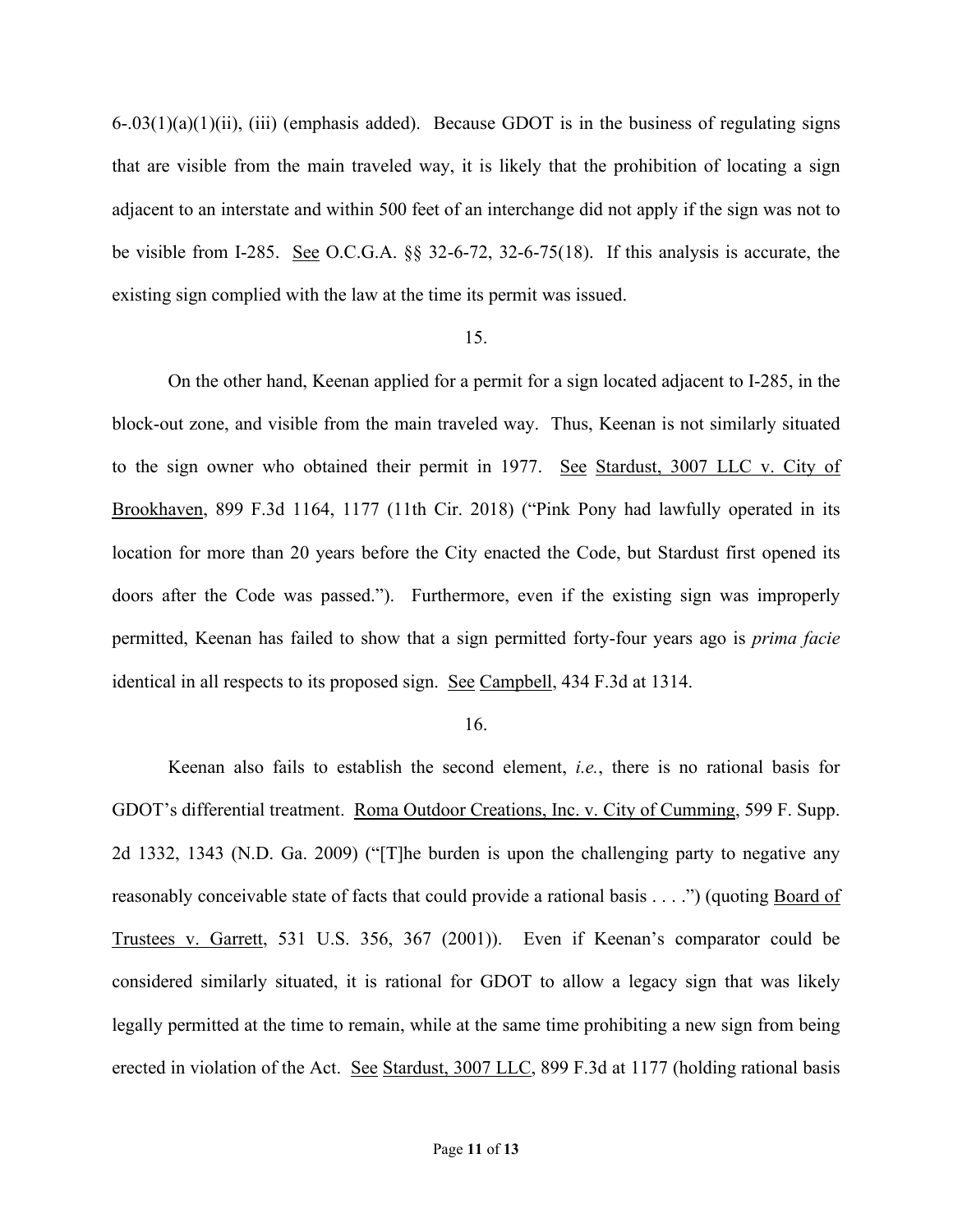existed to treat a new establishment differently than an establishment that had been legally operating before the Code was enacted, when the new establishment was opened after the Code was enacted); see also Haves v. City of Miami, 52 F.3d 918, 922 (11th Cir. 1995) ("A state may legitimately use grandfather provisions to protect property owners' reliance interests.").

17.

Moreover, even if the permit for the existing sign was improperly issued in 1977, the "mistaken application of a law may constitute a rational basis" for differential treatment. Roma Outdoor Creations, 599 F. Supp. 2d at 1334 (citing Levin v. City of Palm Beach Gardens, 303 Fed. App'x 847, 851 (11th Cir. 2008)). In other words, there is a rational basis for denying a permit that does not comply with the law, even if the agency mistakenly granted a permit fortyfour years ago. Equal protection does not require an agency to repeat a mistaken application of the law. Cernuda v. Neufeld, 307 Fed. App'x 427, 433-34 (2009)("[E]qual protection principles should not provide any basis for holding that an erroneous application of the law in an earlier case must be repeated in a later one.") (quoting Seven Star, Inc. v. United States, 873 F.2d 225, 227 ( $9^{th}$  Cir. 1989)).

#### 18

Keenan has failed to establish a class of one equal protection claim. Furthermore, Keenan's proposed DeKalb County Sign would be located within a block-out zone in violation of Georgia Code 32-6-75(a)(18). Therefore, GDOT correctly denied Keenan's permit applications for the DeKalb County Sign.